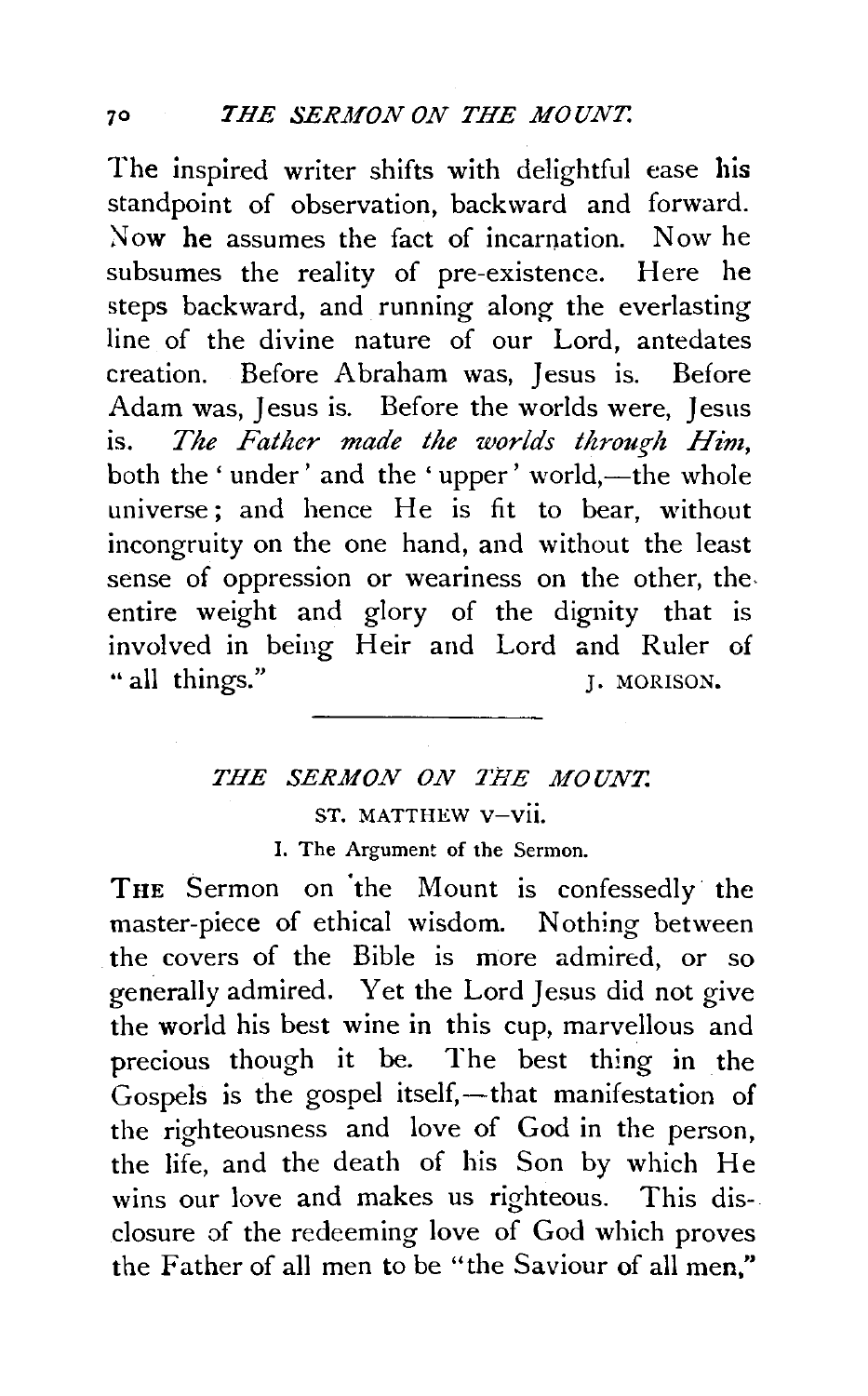is, beyond comparison, the most precious possession of the human race.

But after "the good tidings of great joy," probably nothing is more precious to us than the Sermon in which the Lord Jesus places his ideal, the distinctively Christian ideal, of human life before us, -an ideal so beautiful, and which so sweetly commends itself at once to our judgments and our hearts, that many who reject the gospel nevertheless confess this Sermon to be the most perfect and sublime discourse which ever fell from the lips of man.

It was in the second year of his public ministry that, on his return from a tour through the towns and villages of Galilee, the Lord Jesus ascended a mountain to which He loved to repair fot meditation aud communion with his Father in heaven. This mountain was, in all probability, a singular elevation, some seven miles from the Sea of Gennesaret, which is known at this day as the */(urn Battin,* or "Horns of Hattin." It is an upland rather than a mountain, rising to about a thousand feet above the level of the sea, and distinctly marked out from the neighbouring eminences by the two humps, or horns, which rise some sixty feet above and crown the summit. Between these " horns" there is a wide stretch of grass, a natural amphitheatre, in which a great multitude might easily gather within hearing of a single voice.

It was up the lower slopes of this mountain that the Lord Jesus went on the day He returned from his tour, followed by an immense multitude "from Galilee, and from the Decapolis, and from Jerusalem,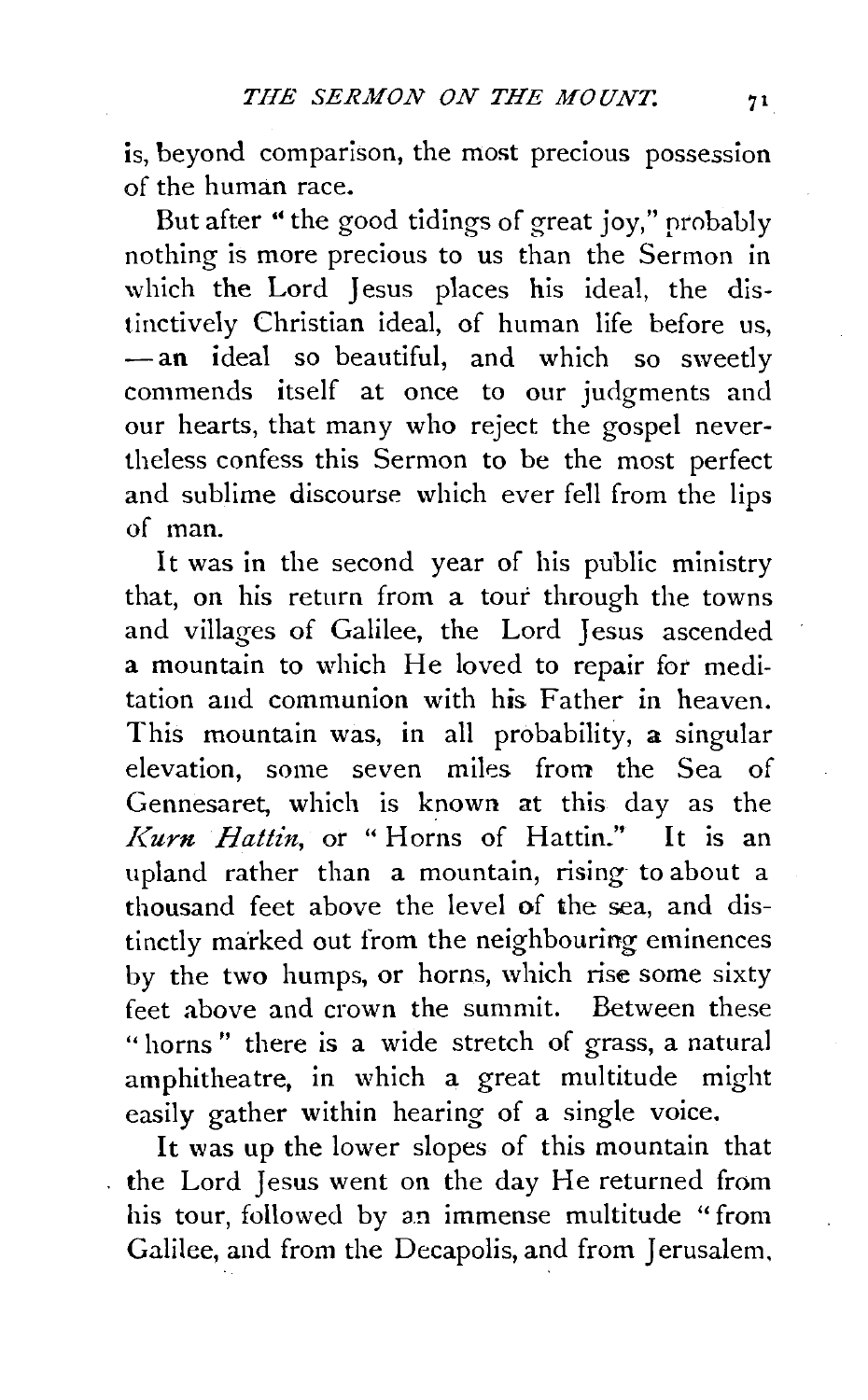and from Judæa, and from beyond Jordan." Gliding from among them as the night fell, separating Himself, as it would seem, even from the Twelve, He retired into some solitary spot on the summit of the mountain, and continued all night in prayer unto God.

On *this* night the Son of Man might well feel his need of a Divine Communion ; for, on the morrow, He was about to select the twelve men who were to be always with Him, to set them apart, not from the world only, but even from the general circle of his disciples, and formally to lay down the laws of that kingdom of which they were to be the ambassadors and apostles. Accordingly, at early dawn, He called his disciples round Him, and chose from among them " twelve, that they should be with him, and that he might send them forth to preach." They had been called to his discipleship before ; now they are called to the apostleship, - called to leave all that they had, in order that they might follow Him, and bear witness to Him.

While He was thus calling and consecrating the Twelve, great multitudes had assembled on the mountain, longing to hear his voice and to see some mighty work. "Seeing the multitudes," Jesus, followed by his disciples, came down from the horn, or peak, on which He stood, to the flat summit of the mountain,<sup>1</sup> on which the people were gathered, and went among them, healing the diseases by which many of them were afflicted, and casting out the unclean spirits by which they were possessed, the . whole multitude pressing on Him, and seeking to

 $1$  "The level space" of which St. Luke speaks (vi. 17).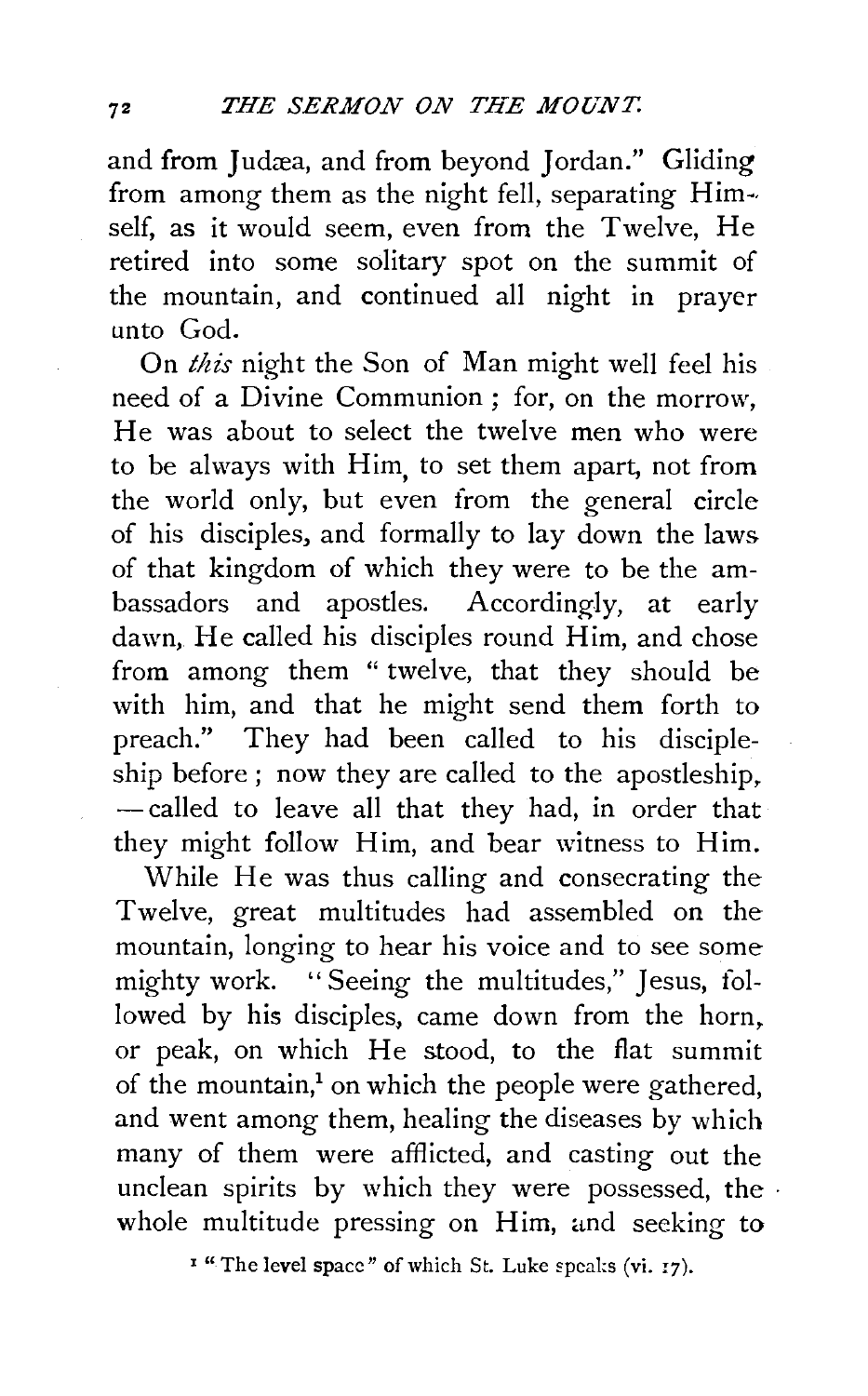touch Him, because a healing virtue went out of Him. Then, when they were seated on the flowerstrewn grass of this natural amphitheatre, and were bending on Him attentive and expectant eyes, He seems to have climbed a few steps above them, and to have sat down, in the attitude of one who was about to teach. The apostles flock round Him, and seat themselves nearest to Him, in the exercise of the right and privilege He had just conferred upon them. And then, "being set," He "lifted up his eyes," which had probably been bent downward in inward prayer, and "opened his mouth," $-$ a phrase used to denote the .gravity of the occasion, and the solemnity and authority with which He spoke.

The Sermon dates itself $-i$ , *e.*, it informs us at what season of the year it was preached. For as. He spake, and to illustrate the lesson of tranquil rest in God, the Lord Jesus pointed the multitude to the lilies that clothed the grass with more than royal splendour, and to the birds  $-$  " the swifts " that darted by, uttering their soft melodious wail ; and the coming of the swifts and the opening of the lilies in the Galilean fields were signs that summer had begun. We may safely conclude, therefore, that the warm fragrant winds of early summer were blowing, and that the land was decked in its most varied and richest beauty when, seated on some jutting rock on the level summit of Hattin, the Son of man preached this divine discourse.

The occasion which prompted it helps us in many ways to the right interpretation of the Sermon. It was this. After He had opened his ministry in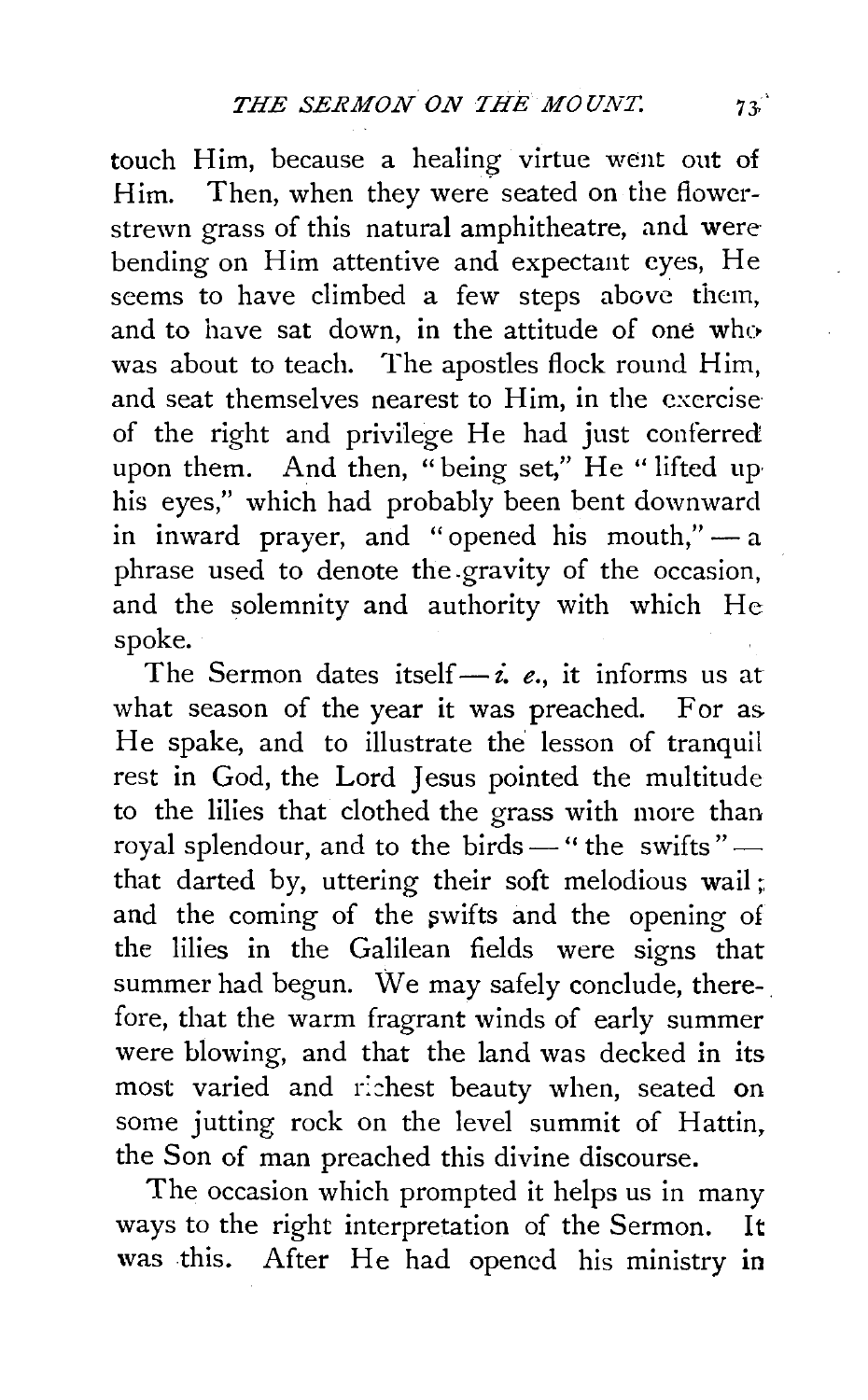Galilee, our Lord spent nearly a whole year in Jerusalem and its vicinity before He returned to the northern province and resumed his ministry among the peasants and boatmen with whom He had been familiar from childhood. We are told but little of his work in the metropolis during the time He sojourned in it, but we know that it issued in an open rupture with the rulers of the  $I$ ews - the priests and statesmen who, "dressed in a little brief authority," did in very deed play "such fantastic tricks before high Heaven as made the angels weep." So soon as they had caught the real scope and purport of his mission, they "persecuted Jesus, and sought to slay him."

Rejected in Judæa, He returned to Galilee. And here, at first, He won great favour with the common people. They heard Him gladly. They followed Him from place to place, that they might hear more of the gracious words that proceeded out of his mouth. His popularity and success were reported to the rulers in Jerusalem, who sent "doctors" into Galilee to collect materials for a charge against Him, and to "concert with the local Pharisees" how they might damage his reputation and lessen his influence with the friendly multitudes that followed Him. Finding Himself thus dogged and opposed, He set Himself to consolidate and organize his kingdom, to bind to his service those who were willing to risk all for his sake, and to give them leaders and guides. It was with this view that He chose the Twelve, who were to be always with Him, always learning that they might teach, and developed in them spiritual gifts and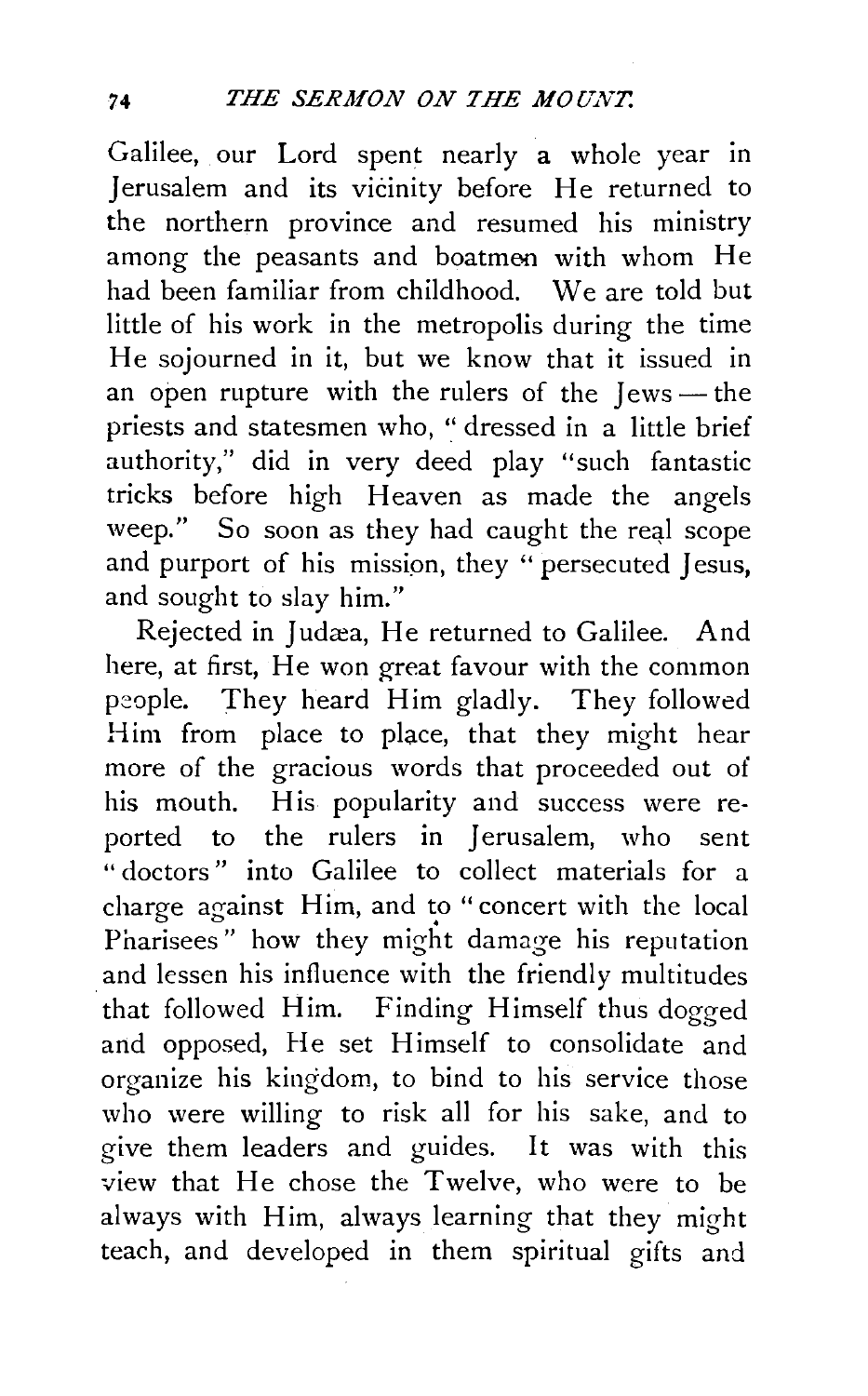powers which fitted them to co-operate with Him, and to carry on his work when He should be taken away. It was with this view also that He publicly and solemnly proclaimed to the multitude the laws of his kingdom, shewed them what manner of men they must become if they would be his disciples indeed, how pure and heavenly must be their spirit if they would enter the kingdom of heaven.

Some formal and authoritative proclamation of the principles on which his kingdom was to be based was greatly needed. For even the friendly multitude had formed many erroneous conceptions of Him, and of the spiritual kingdom He came to set up. In common with their whole raceand, one may almost say, in common with the whole world-they were expecting the advent of a great Teacher and Deliverer, who should give men " nobler modes of life, with sweeter manners, purer laws," who should set up a veritable "kingdom of heaven" on the earth. They eagerly embraced the good news which Jesus proclaimed, that this kingdom of heaven was now at hand. They were even disposed to believe that He Himself was the promised Deliverer and Teacher. Some of them were fully persuaded that in Him they had found the Messiah,, and had cheerfully left house and home that they might follow Him whithersoever He went, " being every one of them, however, . big with Expectation from Him, that they should make their Fortunes in His service." What most of all they needed was to be undeceived and instructed, to be stripped of the gross and erroneous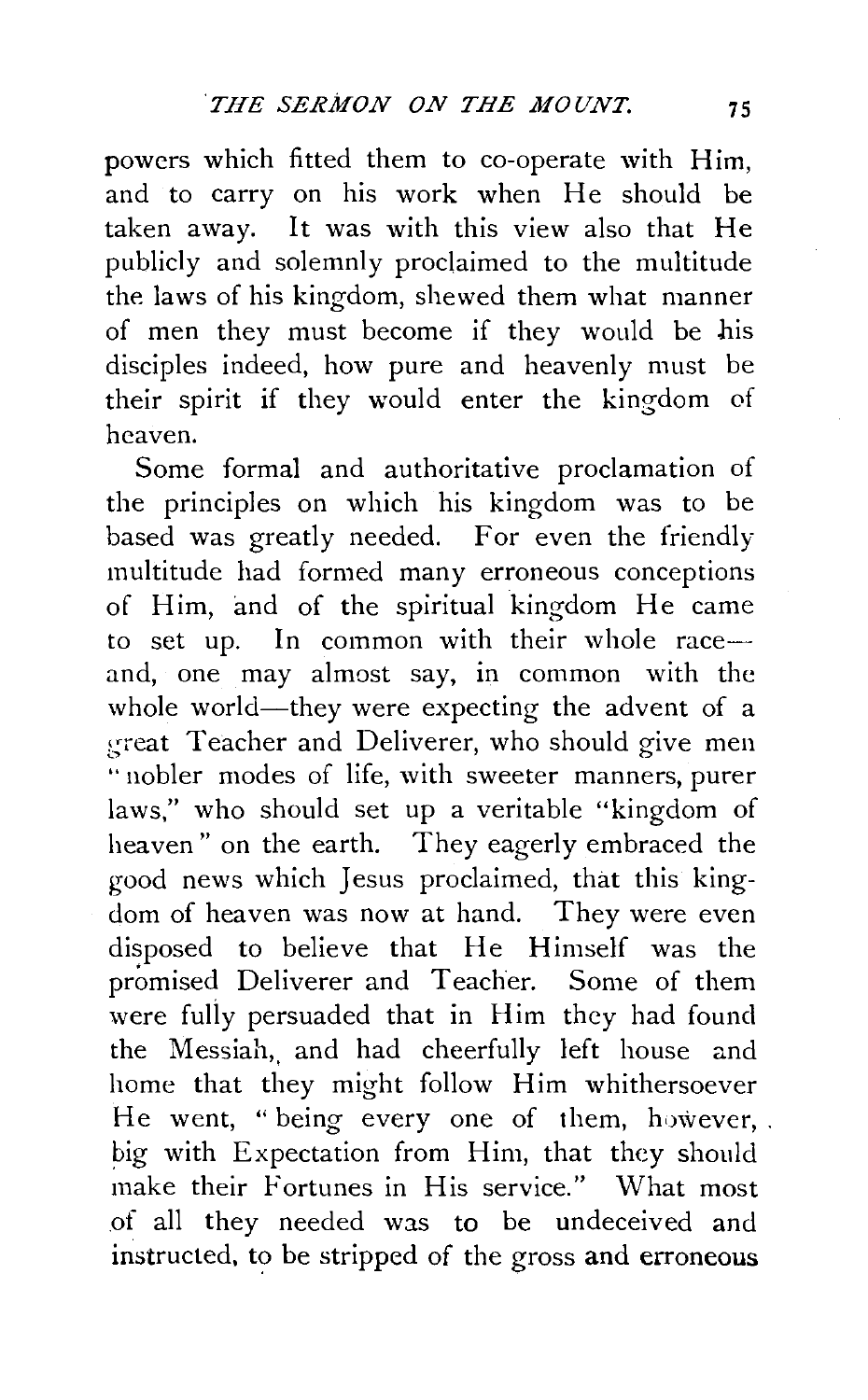conceptions and hopes they had formed, and to be taught what they might really expect and hope for if they committed themselves to Him. And this most necessary instruction they received in the Sermon on the Mount, which they found to be a very Sermon on the Mount, since they discovered that they must climb high above their former selves if they were to dwell in its pure and lofty atmosphere and to breathe its spirit. The very Beatitudes, with which the Sermon opens, sufficed to shew them how wrongly they had conceived of the Messianic kingdom, how utterly their thoughts and expectations must be changed and raised if they were to accept *'Yesus* as the Christ, and his kingdom as the kingdom of God. They had been taught by their rabbis to believe that when the Christ came they would be enriched with inexhaustible wealth, the gold and silver of all nations flowing into Jerusalem; that they would riot in mirth and luxury: that they would be permitted to take an ample revenge on all their enemies and to trample them under their feet. They believed that, instead of any longer earning a livelihood by the painful labours of a lawful vocation, they would be called to conquer and despoil the world; that, instead of shewing gentleness and compassion, they would be allowed to indulge the cruel and violent passions which wait on the sword: that, instead of paying . tribute to Cæsar, the Messiah would summon them to revolt and conquest, and to set the world aflame. to pursue to the uttermost all that stood in their way, "without any thought of forgiving the injuries or patiently bearing the losses they had sustained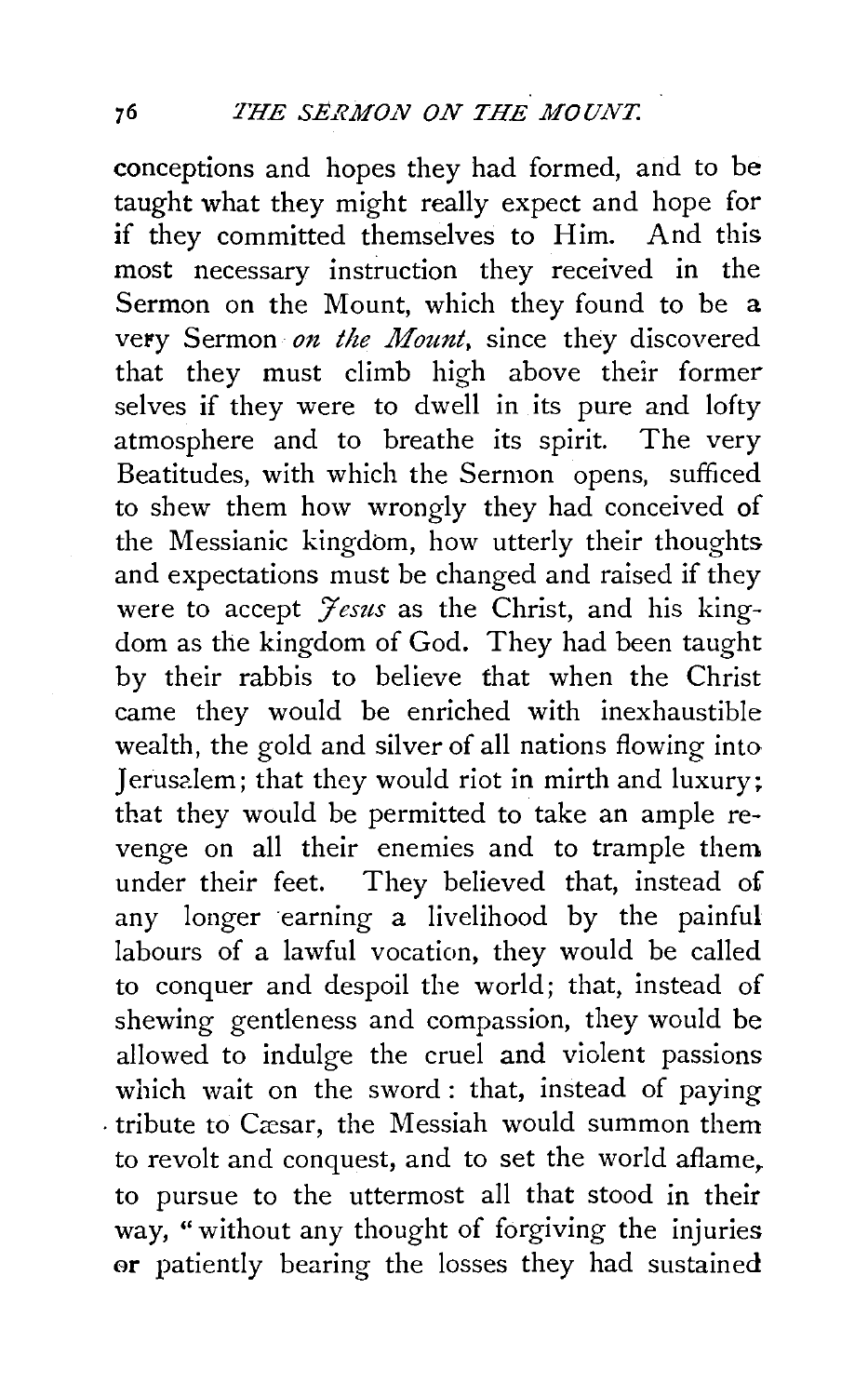from their enemies." In short, nothing could be more opposed to the spirit and laws of Jesus the Saviour than the Messianic conceptions and hopes which they had been led to frame. It was to correct these misconceptions that the Beatitudes were uttered. Over against their expectation of unbounded wealth, and in rebuke of their covetous and ambitious spirit, Christ set his blessing on poverty and poverty of spirit. Over against their hope of an unstinted sensual mirth and enjoyment, He set his blessing on those who mourn. Over against their thirst for a fierce exterminating revenge on their enemies, He set his blessing on the meek. Over against their lust of conquest and spoliation and plunder, He set his blessing on righteousness and equity. Over against their spirit of hard unrelenting cruelty with which, as they conceived, their conquests were to be pursued, He set his blessing on the merciful and compassionate. Over against their hope of an unbridled indulgence of the lusts of the flesh, He set his blessing on purity of heart. Over against their eager anticipation of successful insurrection and revolt, He set his blessing on the lovers and makers of peace. Over against their design to pursue their enemies to the uttermost. He set his blessing on those who, so far from inflicting, patiently endure loss and wrong and persecution. Obviously, it entered into our Lord's design in utter~ ing the whole series of Beatitudes, although it by no means exhausted his design, to correct the misconceptions of the Jewish multitude He addressed, to warn them against the evil dispositions they cherished and hoped to indulge in the very name of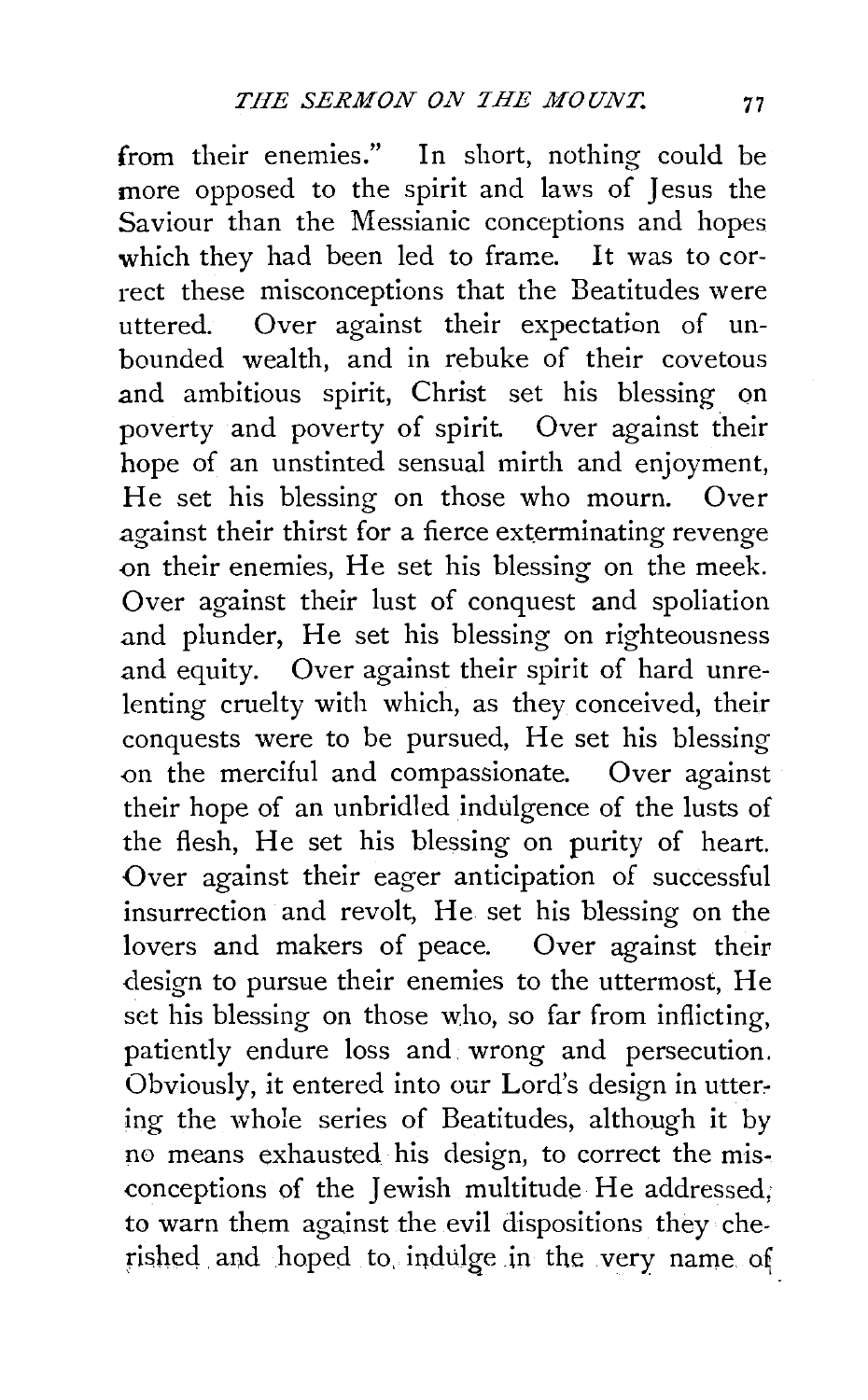Religion, and to shew them what manner of men they must become if they would acknowledge Him for their Lord and be enrolled among the subjects of his kingdom. In fine, so soon as we apprehend the occasion which prompted the Discourse, we get a new insight into its meaning throughout, just as, when we know at what season and amid what scenes it was delivered, we find a new beauty in many of its illustrations.

So much, then, for the scene, the time, and the occasion of the Sermon. It was preached in the green and sheltered amphitheatre on the summit of Hattin, what time the grass was bright with flowers and the air musical with the notes of birds; and it was designed to shew the multitudes what were the principles and laws of the kingdom they were minded to enter.

The main theme and *the argument* of the Sermon are not so easily determined as the conditions under which it was delivered ; and even so great an expositor as Calvin has affirmed that it is not a sermon at all, but a collection of ethical maxims uttered by our Lord at different times in the course of his ministry, and arranged in one discourse by the evangelist Matthew. That theory, however, finds little support from the scholars of the present age ; and, indeed, it never deserved so much as it once met. *They* are pretty well agreed that the Sermon on the Mount is a veritable sermon; though some of them maintain that St. Matthew has only presented the outlines of it. And, I suppose, the popular conception of the Sermon is that,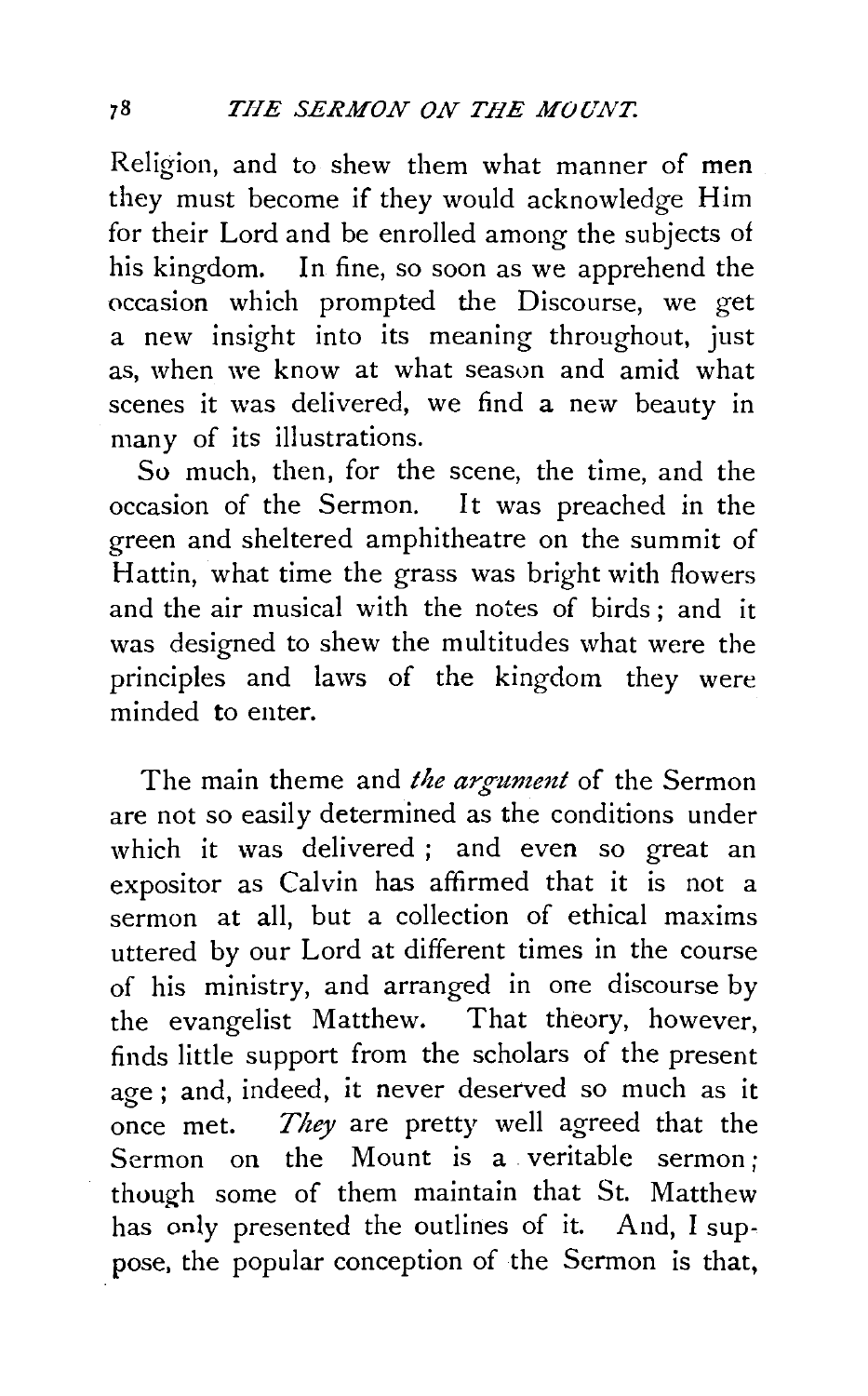whether St. Matthew collected into one discourse the moral sayings uttered at various times, or whether he cared only to preserve the outlines of a discourse actually uttered on the horns of Hattin, what he really gives us is a series of weighty but disjointed utterances, without order or method, or logical connection. To most readers of the New Testament, I apprehend, the noble sayings which compose this Sermon have even less connection than the beads of a necklace, however valuable each may be in itself; for the beads are at least strung on a single cord, and do not merely touch each other on the outside.

Those who have entertained this conception of the Sermon on the Mount cannot get rid. of it too soon or too completely. We shall never understand or appreciate the Sermon as we may and ought until we perceive that it has an organic and vital unity, until we see what the order and method of it are, and can link on thought to thought and verse to verse. Nor is it so difficult as it may seem to trace out the theme which gives unity and force to the whole discourse; for, when once the clue is put into our hands, we can only wonder that we should ever have missed our way.

It will help us to seize and to retain the clue if we bear well in mind that in this Sermon our Lord gave his first formal and public deliverance of the great body of truths He came to teach, of the moral laws and principles which He regarded it as his special mission to establish, and if we ask ourselves what we should expect to hear from Him on an occasion so solemn, and pregnant, and momentous.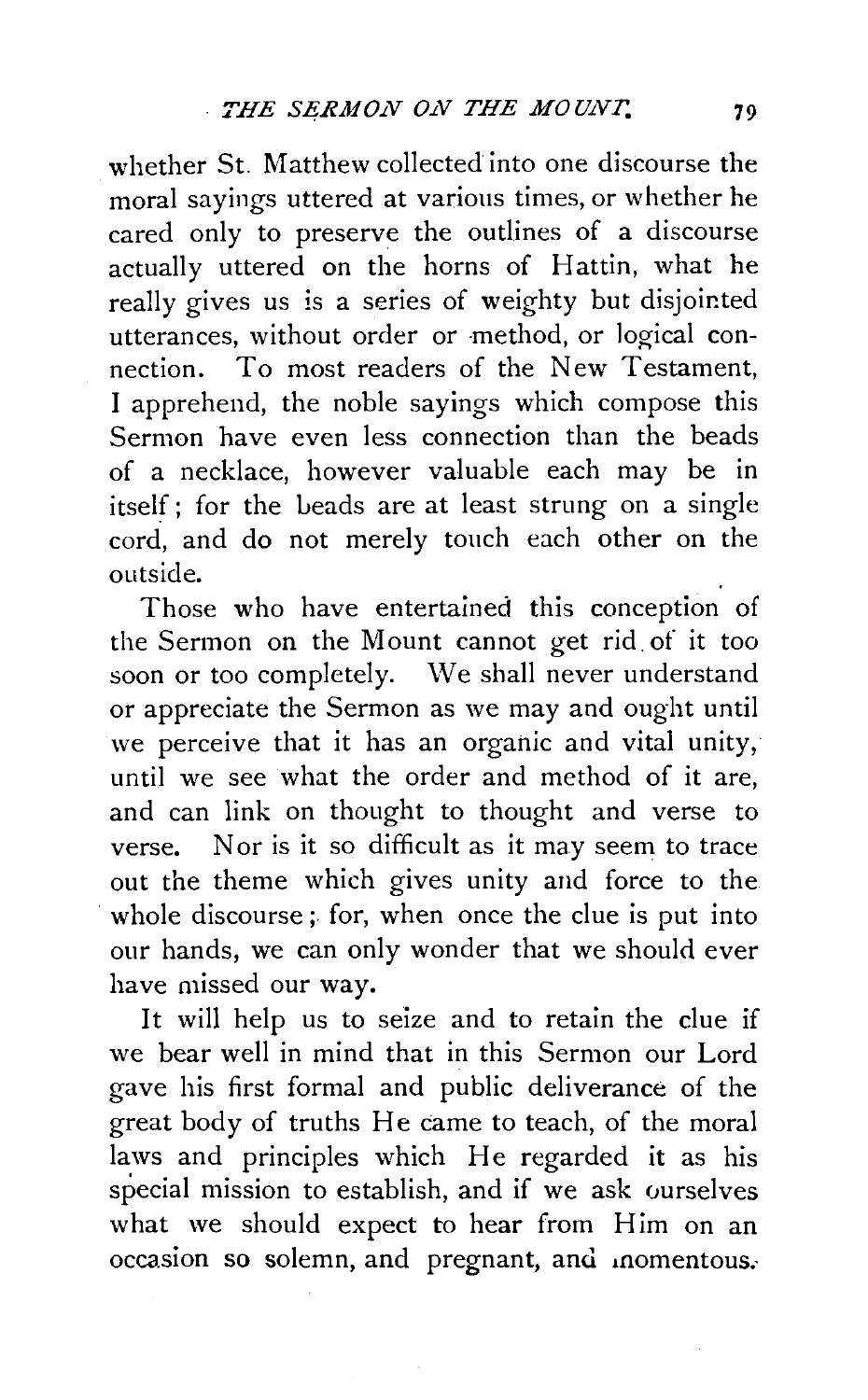What *was* his mission, then? His mission was to establish "the kingdom of heaven" upon the earth. Should we not expect, then, to hear from Him a formal and complete statement of the laws and principles by which that kingdom was ruled, and by a willing obedience to which men might enter it? But there was already a divine kingdom on the earth, or what claimed to be a divine king-.dam, in the Hebrew Commonwealth and in the Law that came by Moses. Should we not, then, expect to hear how the new form of this kingdom was related to the old, and in what the new was better than the old which it came to supersede ? Well, this is precisely what Christ gives us in the Sermon .on the Mount. He *meets* our natural expectations : He does lay down the laws and principles of the kingdom of heaven; He does shew how the new form of that kingdom which He came to set up was related to the old Jewish form, and in what respects it excelled and surpassed it. And here we have the only clue we require to the true method and connection of this sublime Discourse.

But we may put the case in another and a still more helpful form, because a form which recalls many of the most memorable and impressive sayings of the Sermon. The Mosaic law was given to reveal the righteousness of God, and to induce men to make that righteousness their own. The Hebrews were called to a special communion and a special relation to Him, that they might become both a righteous people and a model and pattern .of righteousness to all the earth. In like manner, as St. Paul affirms, Christ came to reveal the righteous-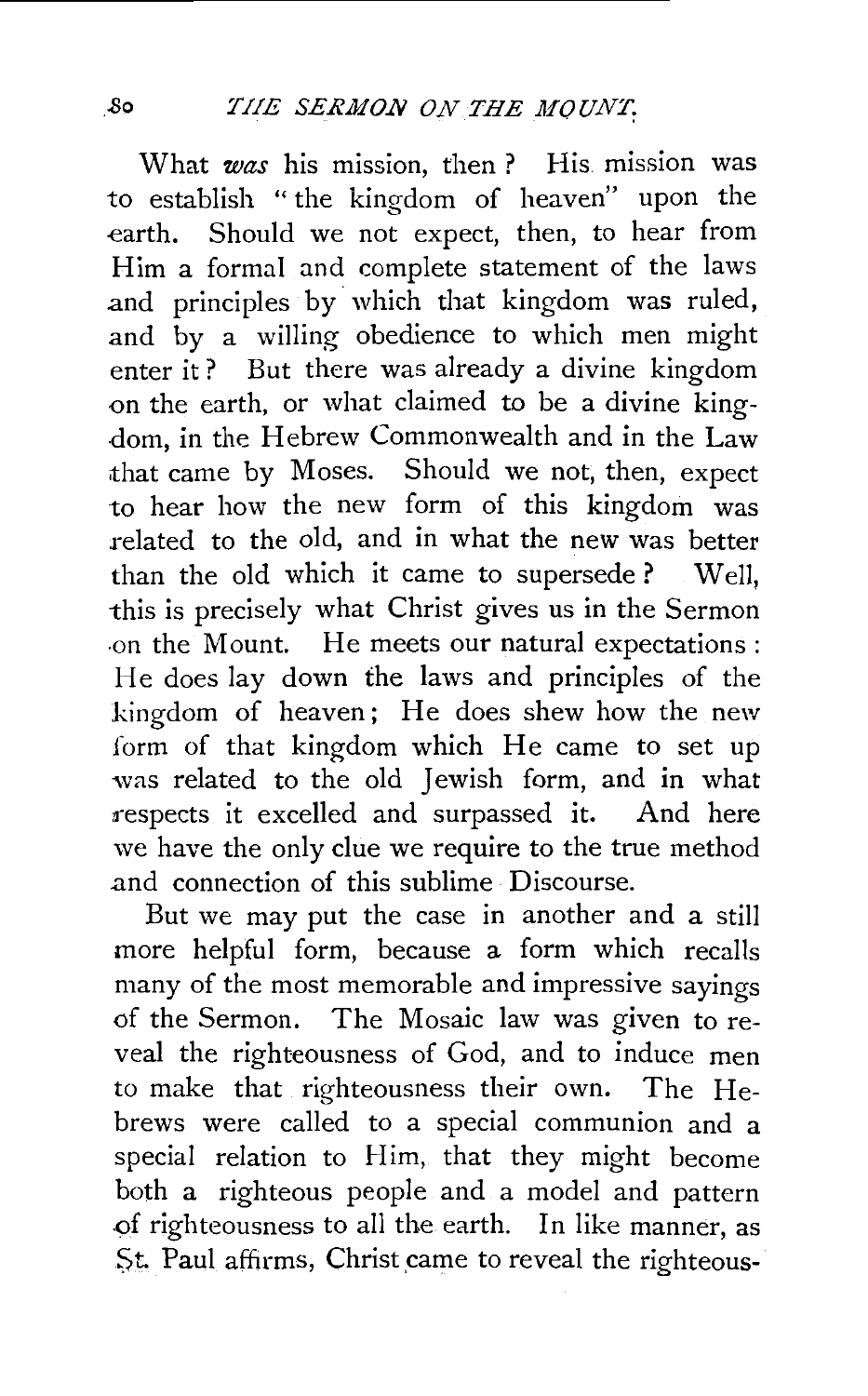ness of God, in order that we might submit to it instead of any longer going about to establish a righteousness of our  $own<sup>1</sup>$ . That is to say, He came to disclose the right and kind will of God, and in disclosing this will to put before men an ideal of life at once higher than any they had known before, and, in much, contradictory to the ideals they had hitherto cherished. He came to teach that to live in love was better than to strive for supremacy, that to be poor in spirit was better than to be rich in goods, that to be wise was better than to be powerful, that to be good was better than to be wise, that to bear pain was better than to inflict it, that to serve others was at once better than to rule them and the only true way of ruling them, that to overcome evil with good was better than to return blow for blow and curse for curse : and this was an ideal which, while it transcended, also contradicted the ideal of life that ruled the heathen world. He came, moreover, to teach that obedience is better than sacrifice, that an inward faith is better than an outward service, that a secret and modest goodness is. better than a scrupulous and ostentatious observance of religious rule; in brief, that charity is the end of the commandment and the fulfilling of the law : and this was an ideal which at once transcended and contradicted the Hebrew ideal of life.

Now, as Christ came to reveal the righteousness of God, should we not expect to hear from Him in what that righteousness consisted? As He came to reverse and surpass the conceptions of righteous-

VOL. r. 6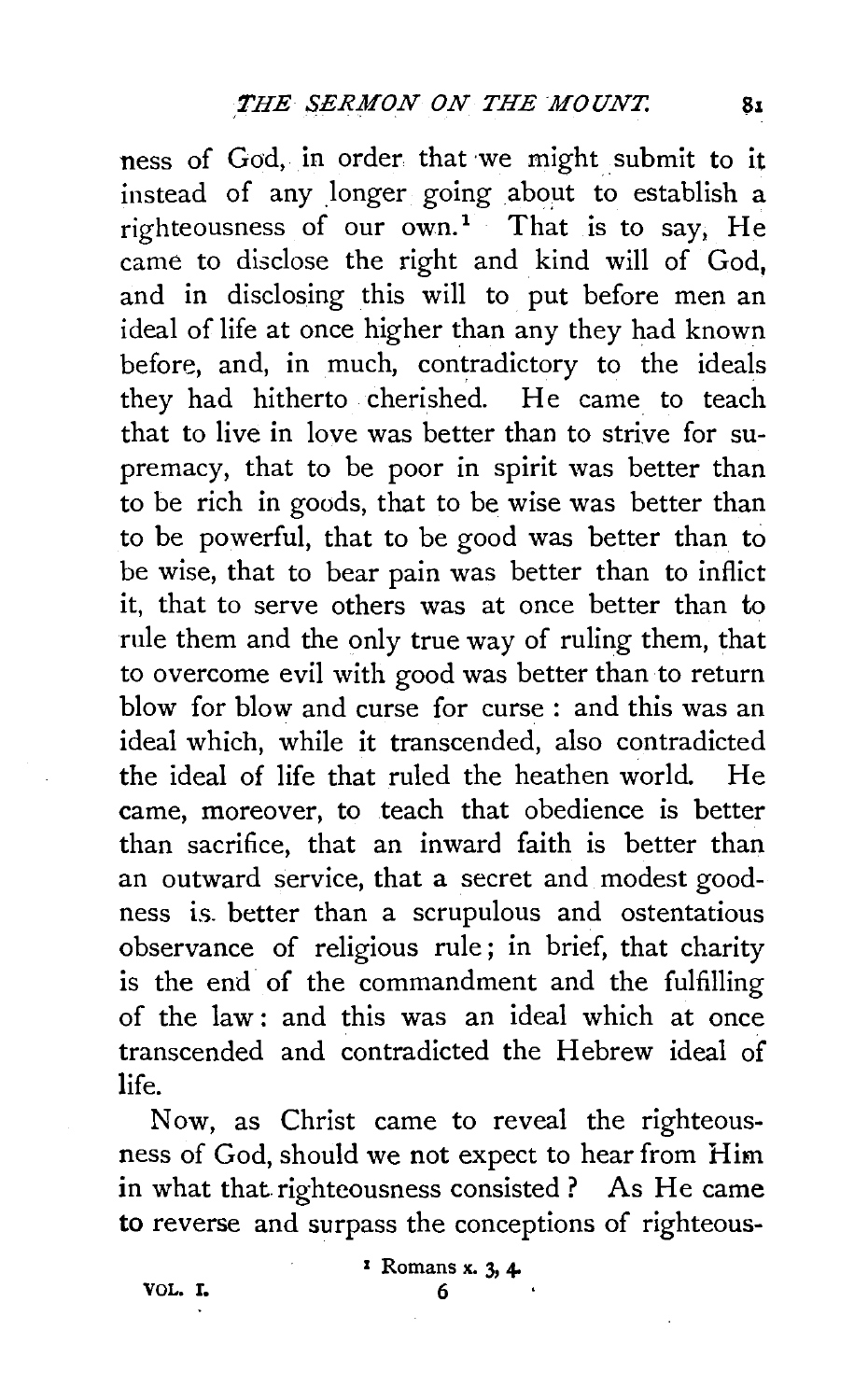ness which men then held to be the highest and best, should we not expect to hear from Him how his righteousness stood related to these former conceptions and ideals, and in what respects it excelled them ? Well, but this again is the true clue to the meaning and connection of his Discourse. He meets our expectations. He shews us both what the new righteousness is and in what, if we take Him for our Teacher and Lord, our righteousness must exceed not only that of the heathen and the publican but also that of the Pharisees and Scribes.

Let us take this clue in our hands, then, and follow it through the Sermon. Unless I much mistake, it will guide us safely from end to end.

The Sermon opens with "the Beatitudes." And here, in eight matchless sentences, Christ claims as his own the poor in spirit, those who mourn for sin, the meek, those who yearn for righteousness, the merciful, the pure in heart, the pacific, and those who suffer for righteousness' -sake. *These* are the qualities and virtues He singles out for the special approbation of Heaven. The new righteousness, that which men are to seek, and seek first, is not wealth, nor high estate, nor courage, nor political power, nor culture, nor wisdom, nor an exact observance of maxims and rites, but humility, penitence, meekness, compassion, purity, peacefulness, patience-virtues, in short, which men had heretofore hardly regarded as virtues, and still less as the highest virtues. He then shews his disciples how great their blessedness will be, how healthy their influence, how fruitful their service, if they possess themselves of the new righteousness; they will be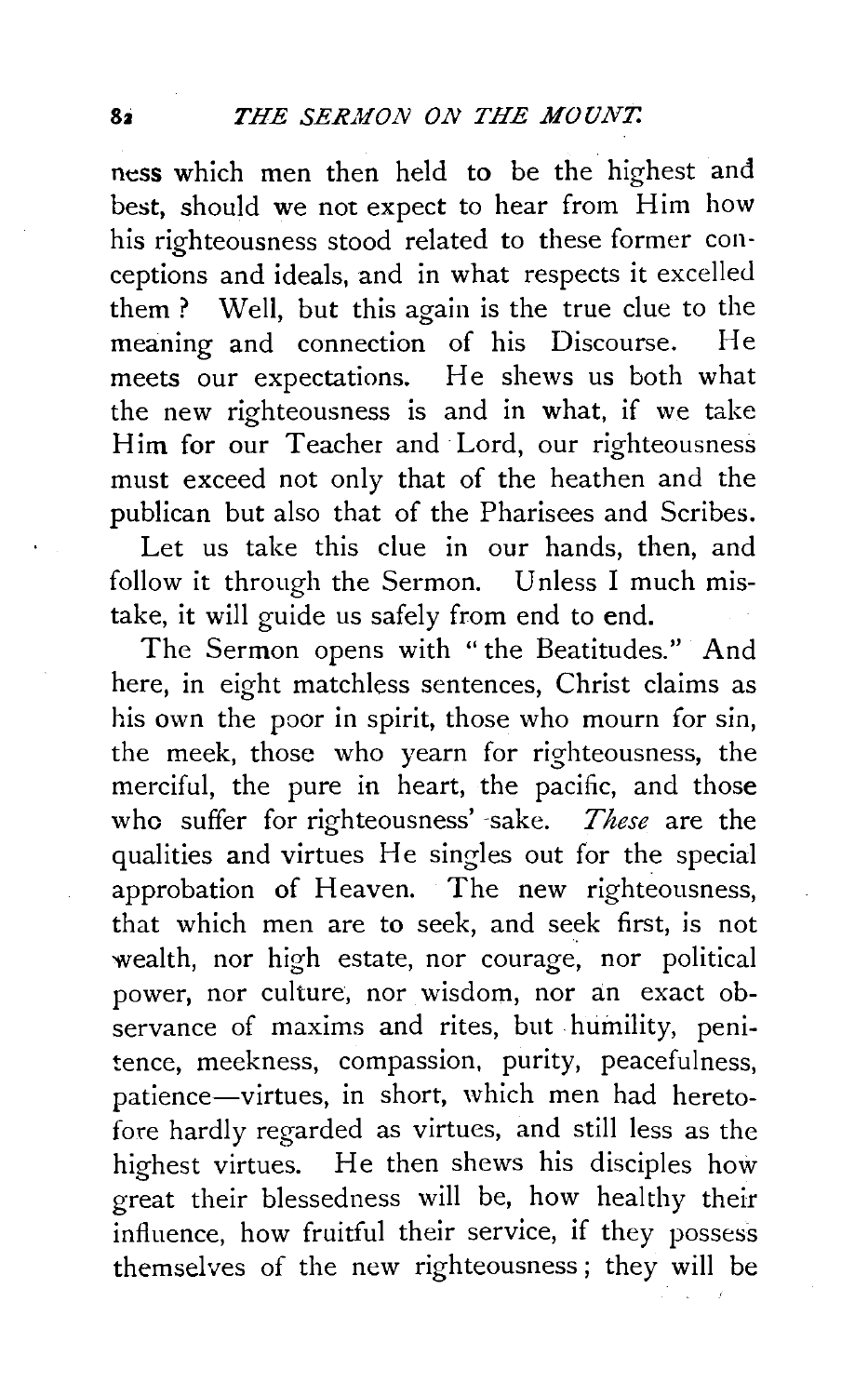as the salt of a corrupted world, the light of a darkened world, and will win men, by their good deeds, to glorify their Father in heaven.

But all this was so new and surprising, so much in advance of the current conceptions of what was right and good and fair, that, lest men should suppose He asked them to break with the past and with all that was good in it and best, the Lord Jesus proceeds to shew both that his righteousness is a development, a fulfilment, of the highest law yet given to man, that He has come not to destroy but to complete and perfect it; and that the new righteousness is better than the old, because it fulfils and completes it, because it is so much more searching and inward and spiritual. He has not come to take away a single jot or tittle from the law, to break, or to teach men to break, even the least of its commandments ; and yet, if they would enter the kingdom of heaven, their righteousness must exceed that of the most punctilious observers of the old law. To make this clear He contrasts the new righteousness with the old, the Gospel with the Law, in five cardinal points of the moral code : in the law of murder, the law of adultery, the law of oaths, the law of retaliation, and the law of charity. As He knew that out of the heart are the issues of life, He carried the Divine law *inward*, and gave it authority over the thoughts and passions of the soul. He sought to purify and sweeten human conduct by sweetening and purifying its source. The law harl been content, in the ruder stages of society, to forbid the murder which springs from anger ; but He forbids the anger from which it springs, affirm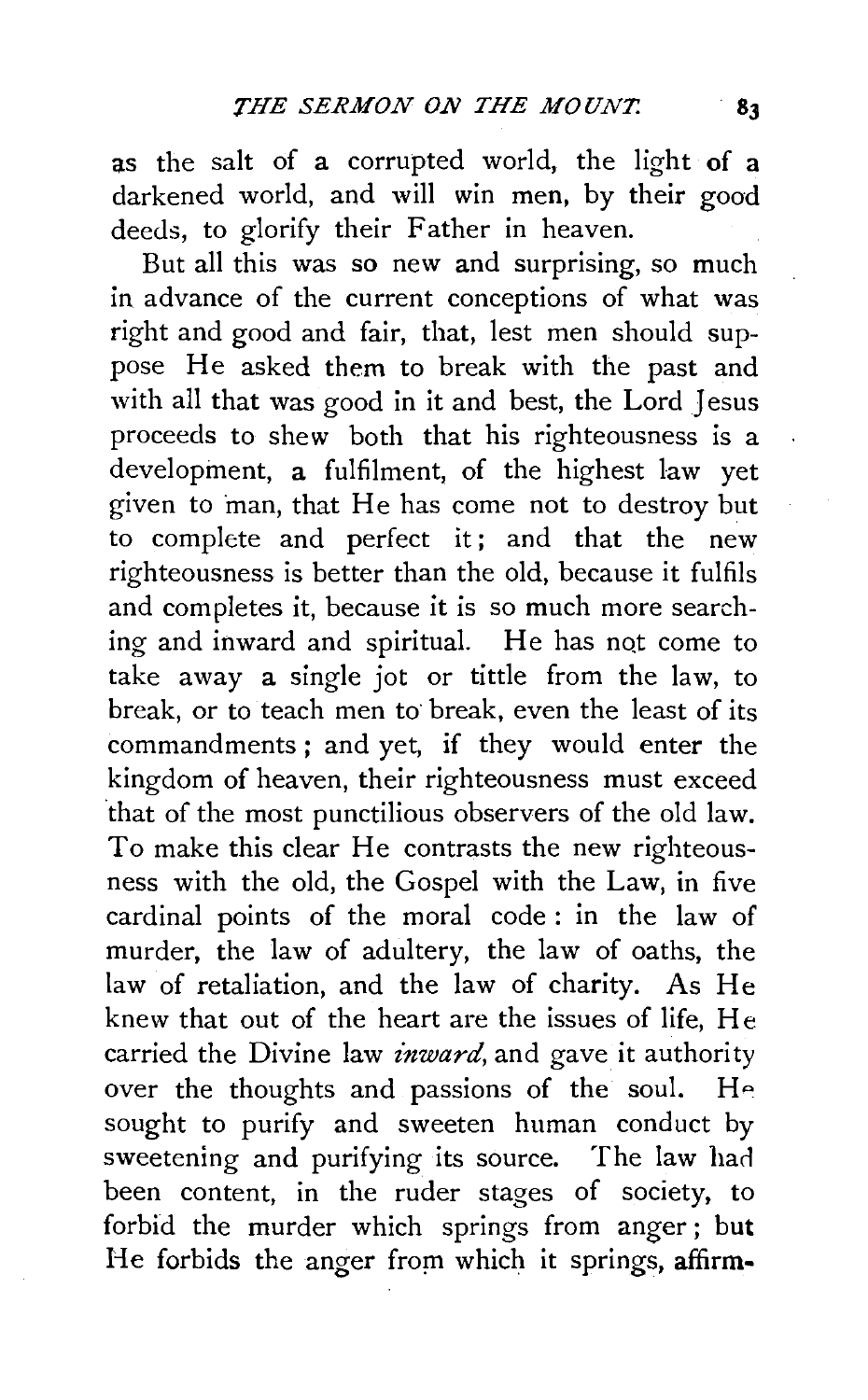ing that whosoever hateth his brother is a murderer, although his hatred should not express itself in any overt act. The law had forbidden the act of lust; He condemns the adultery of the eye and of the heart. The law, restraining the natural inconstancy of passion, had forbidden men to put away their wives save by a public and legal act; He makes it criminal to divorce a wife save for the one crime which proves her to have already separated herself from her husband. The law had forbidden the violation of oaths; He teaches men to cultivate the sincerity which renders oaths unnecessary, affirming not that they are evil in themselves indeed, but that they come of that which is evil, of the insincerity and untrustworthiness into which men have fallen. The law, because of the weakness of those who had received it, had permitted retaliation; He bids us, instead of requiting evil with evil, to overcome evil with good. The law had enjoined men to love their friends only; He enjoins us to love our very enemies, that so we may become perfect, even as our Father who is in heaven is perfect. In each case He shews that his new righteousness is simply an extension, a development, of the old ; and that, simply because it is a development, a fulfilment, it must be better than the old.

So that, in the first section of his Sermon (Chap. v.) He takes the righteousness of the king- . dom of heaven for his theme, and shews us both what it is in itself, and how it transcends the righteousness which is of the law: in verses 1-16 He ·teaches us what it is in itself, what virtues it in- . culcates and demands ; and, in the rest of the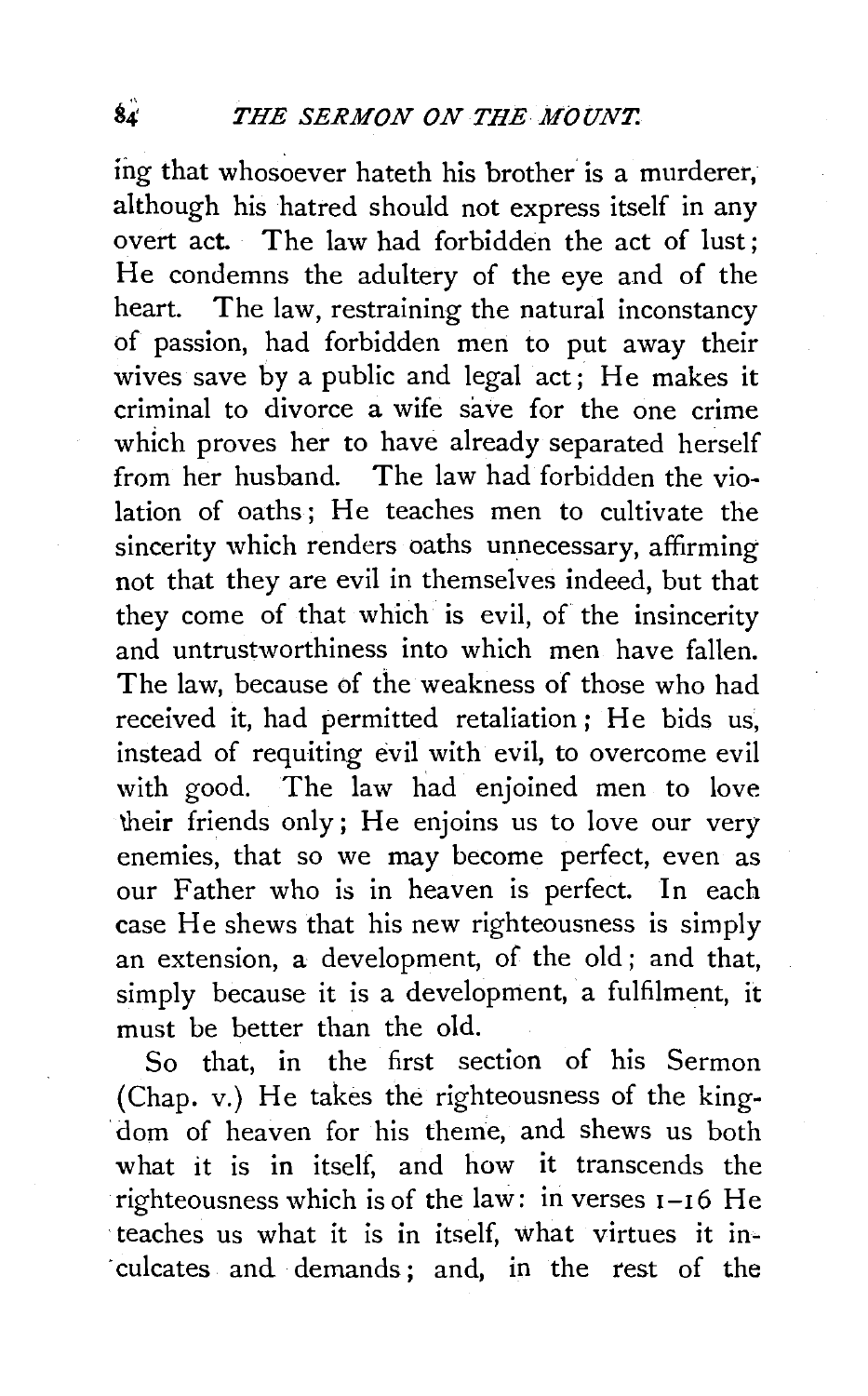Chapter, he proves that, in five main respects, it transcends the older righteousness.

In the next section of the Sermon (Chap. vi.) He pursues precisely the same theme in the very same method ; though now his Discourse takes even a more practical and familiar tone. In verses 1-18, He shews that in the daily duties, in the ritual of religion, no less than in its moral code, the new righteousness is better than the old: that it is better in almsgiving, better in prayer, better in fasting; and better very mainly because it is unostentatious, simple, modest; because it " does its righteousness" unto God, and not to be seen of men: while, in verses  $16-34$ , He shews what this new righteousness is in itself,-bidding men take in the whole round of their daily life the same simple, unostentatious, unselfish, and unworldly tone which He had enjoined them to take when they worshipped God, and thus to make their whole life worshipful. They are to lay up treasure in heaven rather than on earth; they are to keep a single eye that they may walk in light; they are not to attempt an impossible combination of the service of Mammon with the service of God; they are to replace an anxious care for the morrow with a cordial trust in Him who clothes the lilies of the field and feeds the fowl of the air. In the worship of the Sanctuary and in the daily worship of an obedient and heavenly life they are to transcend the current conceptions of righteousness ; their Hves are to be as much better than those of the Pharisees as their thoughts are to be higher than the teaching of the Scribes.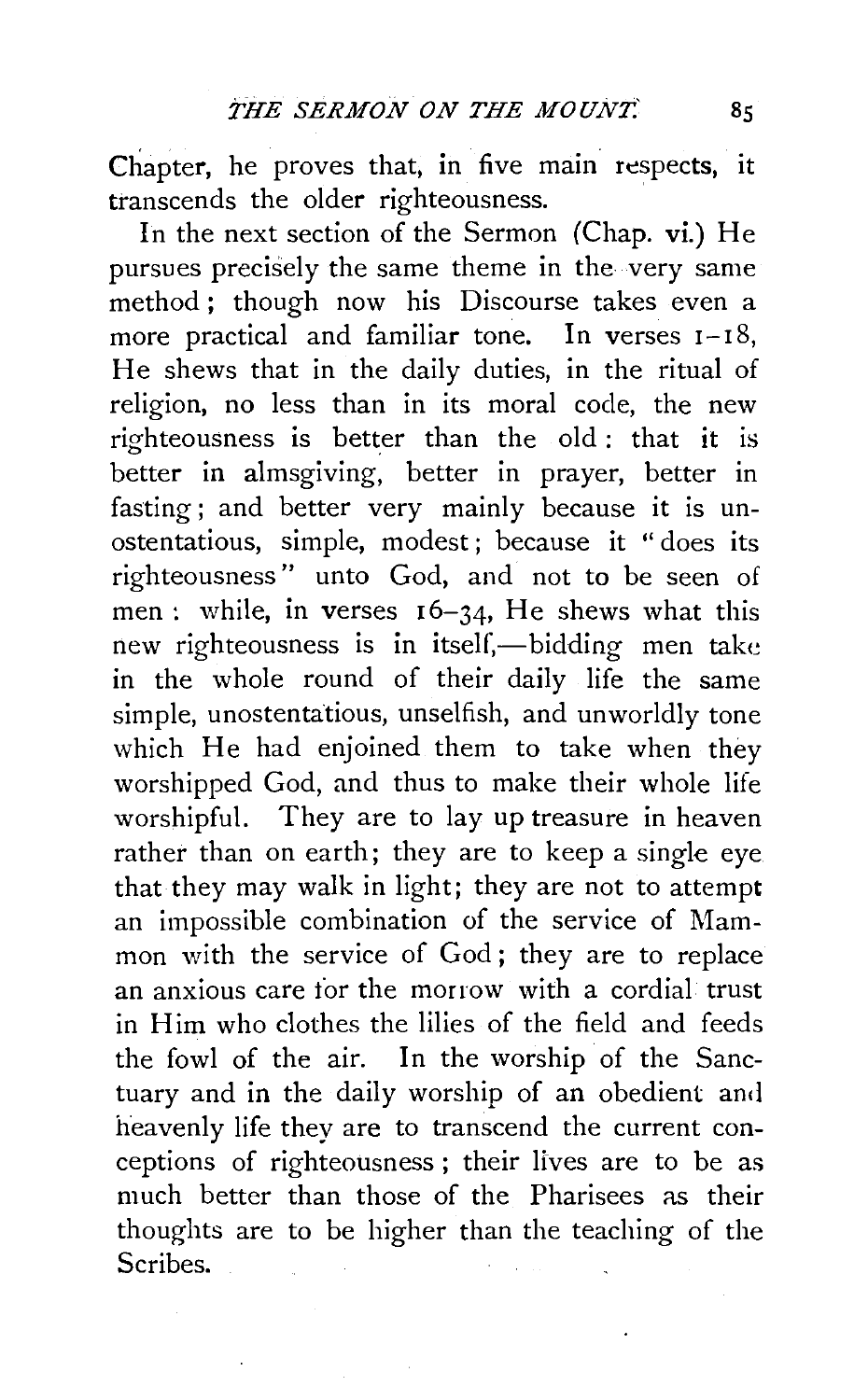In the final section of the Sermon (Chap. vii.) the same strain of thought is continued and carried to a noble close. Our Lord still has the new and the old righteousness in his mind, and runs a tacit comparison between them. The Scribes and Pharisees were nothing if not critical and censorious ; but we, if we would have and shew the true righteousness, are not to judge our neighbours, not to pluck at motes in their eyes while some monstrous beam is projecting from our own. *They* were ostentatious, doing their good deeds to be seen of men; but *we* are not to parade our religious principles and emotions, lest we profane that which is holy and vulgarize that which is select and precious—casting that which should be sacred to God before the dogs and pearls before swine (verses  $I=6$ ). But, as it is very hard to subdue the censoriousness and vanity which are native to us, our Lord bids us pray for Divine help in our great task, and assures us that, if we ask, we shall have, that if we seek, we shall find (verses  $7-11$ ).

In the Golden Rule (verse 12), He sums up our whole duty to man, bidding us do to others "all things whatsoever " we would that they should do to us ; 'and assuring us that, if we thus replace our natural selfishness with charity, we shall rise into a righteousness which will be the fulfilment of whatever either the law or the prophets have enjoined. A golden rule indeed ; no doubt obedience to it would bring in the golden age : but it is as hard to obey as it is easy to repeat. To obey it is like pushing through a strait gate and walking in a narrow path; whereas to follow the promptings of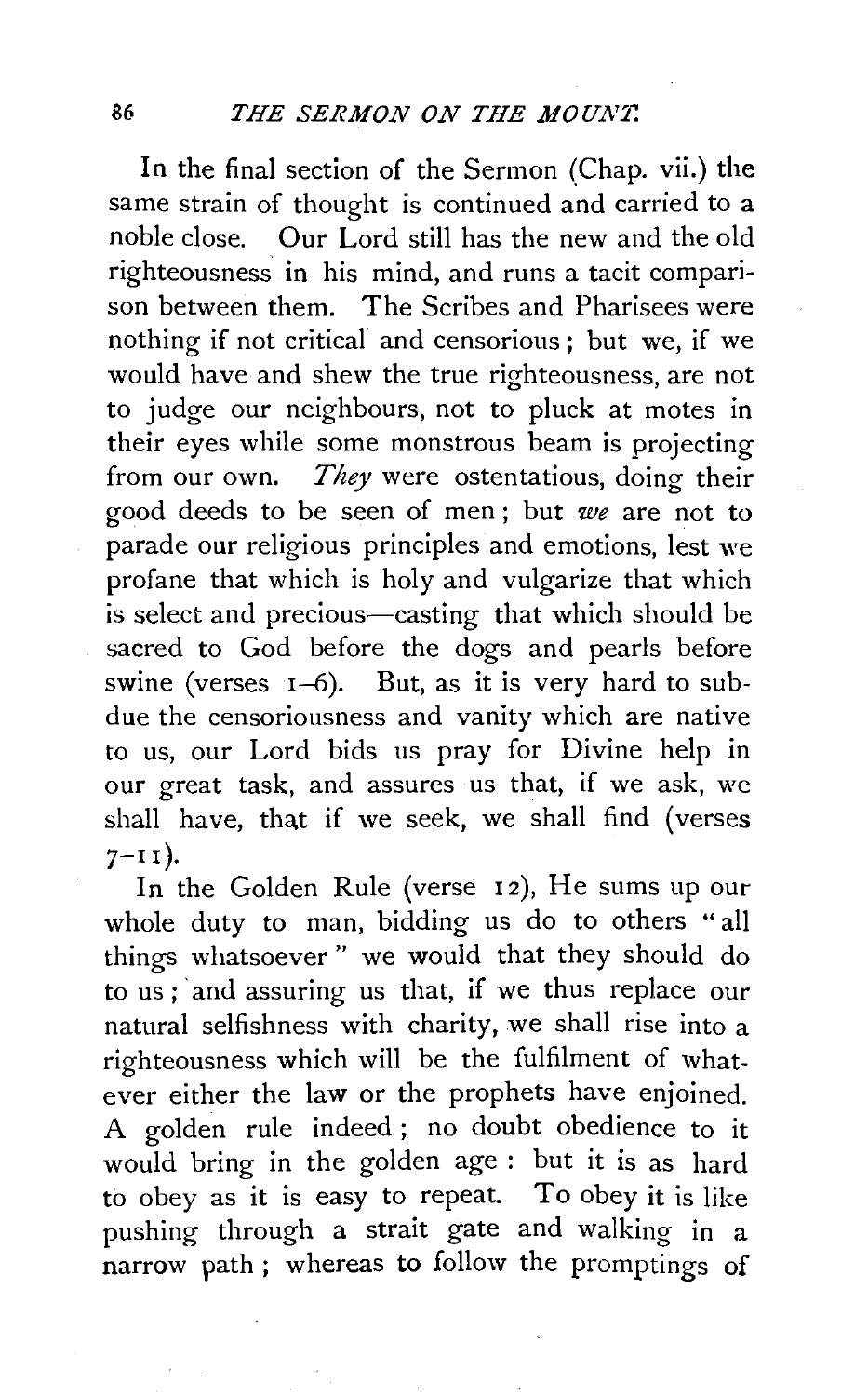our native selfishness is like passing through a wide gate and walking in a broad way, with many com- $\frac{1}{2}$  panions at our side. Christ exhorts us to prefer the strait gate and narrow path of charity, since this leads to the lofty halls and ample spaces of eternal life ; while the way of selfishness, though the entrance to it be spacious and the path easy for a time, can only land us in the dark and crowded pit of perdition (verses 13, 14).

He is urgent with us that we make a right choice, for a special danger attends the act of choice. False prophets hang about the gates to beguile us into a wrong choice, to betray us to our harm; to put a noble seeming of manliness and independence on selfwill and self-indulgence, and a mean appearance of weakness and cowardice on the righteousness which springs from love. Against these misguided and misleading prophets, who hide a wolf's heart under their fleece, we must be on our guard (verses  $15-23$ ).

And so we reach the close of the -Sermon in the impressive parable on Profession and Obedience, in which the issues of the old and the new righteousness are set forth. The righteousness of the Scribes and Pharisees was a righteousness of the word and the mouth, of publicity and parade ; the righteousness· of Christ is to be a righteousness in deed and in reality. Their righteousness was built on the sand of profession ; his, on the rock of obedience. Sand may be a good foundation where there are no tides, no torrents, no storms ; and talk might serve our turn did we not live in a world of realities : but the world is very real, with real and perilous storms of change in it. To build on sand is, therefore, to lose